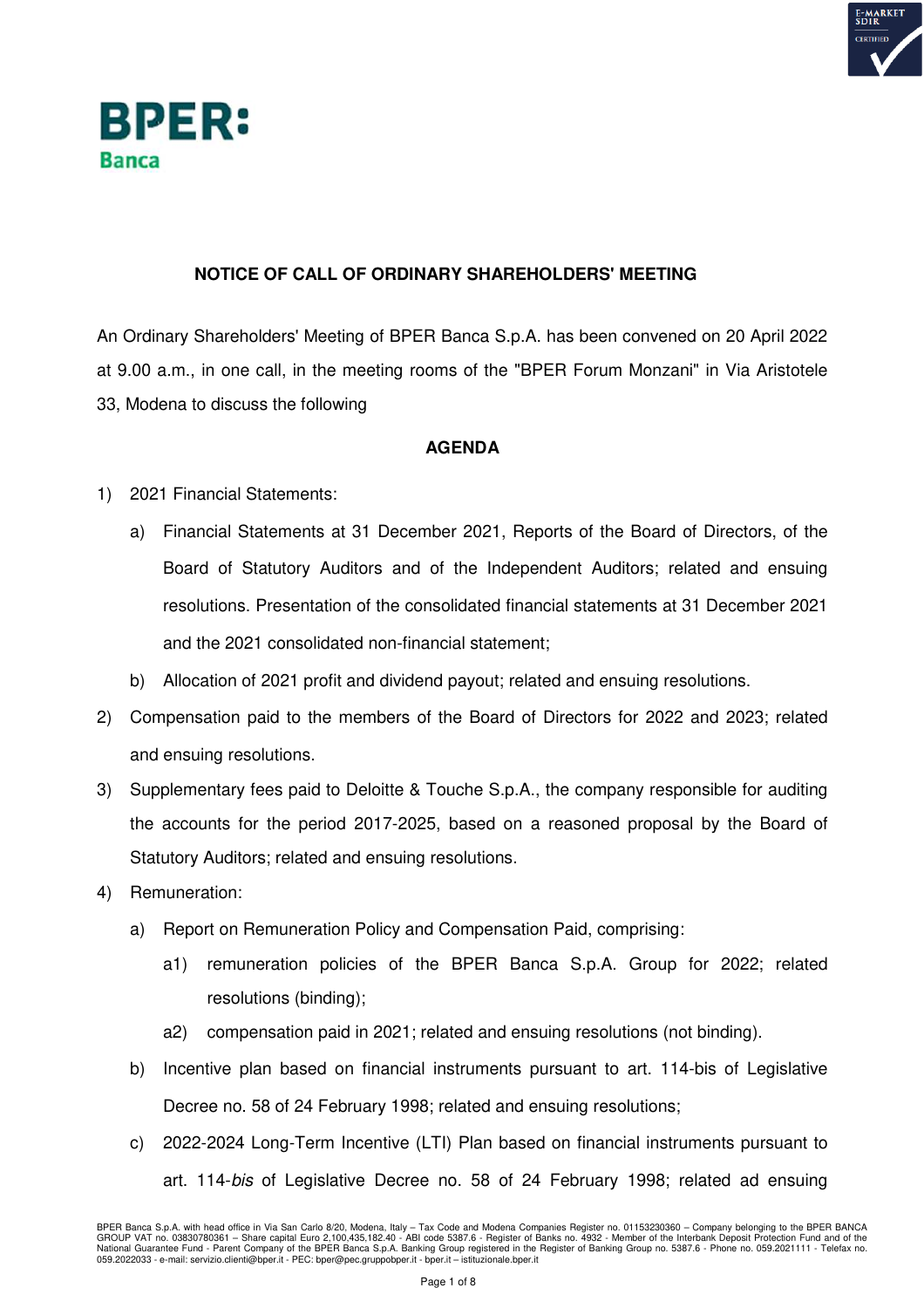

resolutions;

- d) Authorisation to purchase and dispose of treasury shares to service the 2022-2024 Long-Term Incentive (LTI) Plan , the MBO incentive scheme for 2022 and subsequent years, and any severance payments; related and ensuing resolutions.
- 5) Information on internal control policies for risk activities and conflicts of interest with related parties, in compliance with the requirements of Bank of Italy Circular 285 dated 17 December 2013.

**\* \* \* \* \*** 

### **Procedures for holding the Shareholders' Meeting**

Pursuant to art. 106, para. 4, of Decree 18 dated 17 March 2020, enacted by Law 27 dated 24 April 2020, as amended, and art. 3, para. 1, of Decree 228 dated 30 December 2021 enacted by Law 15 dated 25 February 2022, attendance at the Shareholders' Meeting and voting by those entitled will only be allowed via the designated representative (the "Designated Representative") pursuant to art. 135-*undecies* of Legislative Decree no. 58/1998 ("CFA"), in accordance with the instructions provided in the relevant section of this notice.

Without prejudice to the above regarding the possibility for those entitled to vote of participating solely via the Designated Representative, the Directors, Statutory Auditors, Meeting Secretary (including the Notary), Designated Representative and any other persons requested to attend will participate in compliance with the above legislation, including via the use of remote communication systems that guarantee their identification and, in any case, without need for the chair, secretary and notary to be physically present in the same location.

### **Information relating to share capital and to shares with voting rights**

The share capital (fully subscribed and paid in) amounts to Euro 2,100,435,182.40 and consists of 1,413,263,512 registered ordinary shares with no par value. Each share carries a right to one vote. At the date of publication of this notice, the Company holds 2,147,560 treasury shares.

#### **Entitlement to attend and vote at the Shareholders' Meeting**

Pursuant to art. 83-*sexies* of the Consolidated Finance Act, those entitled to attend and vote at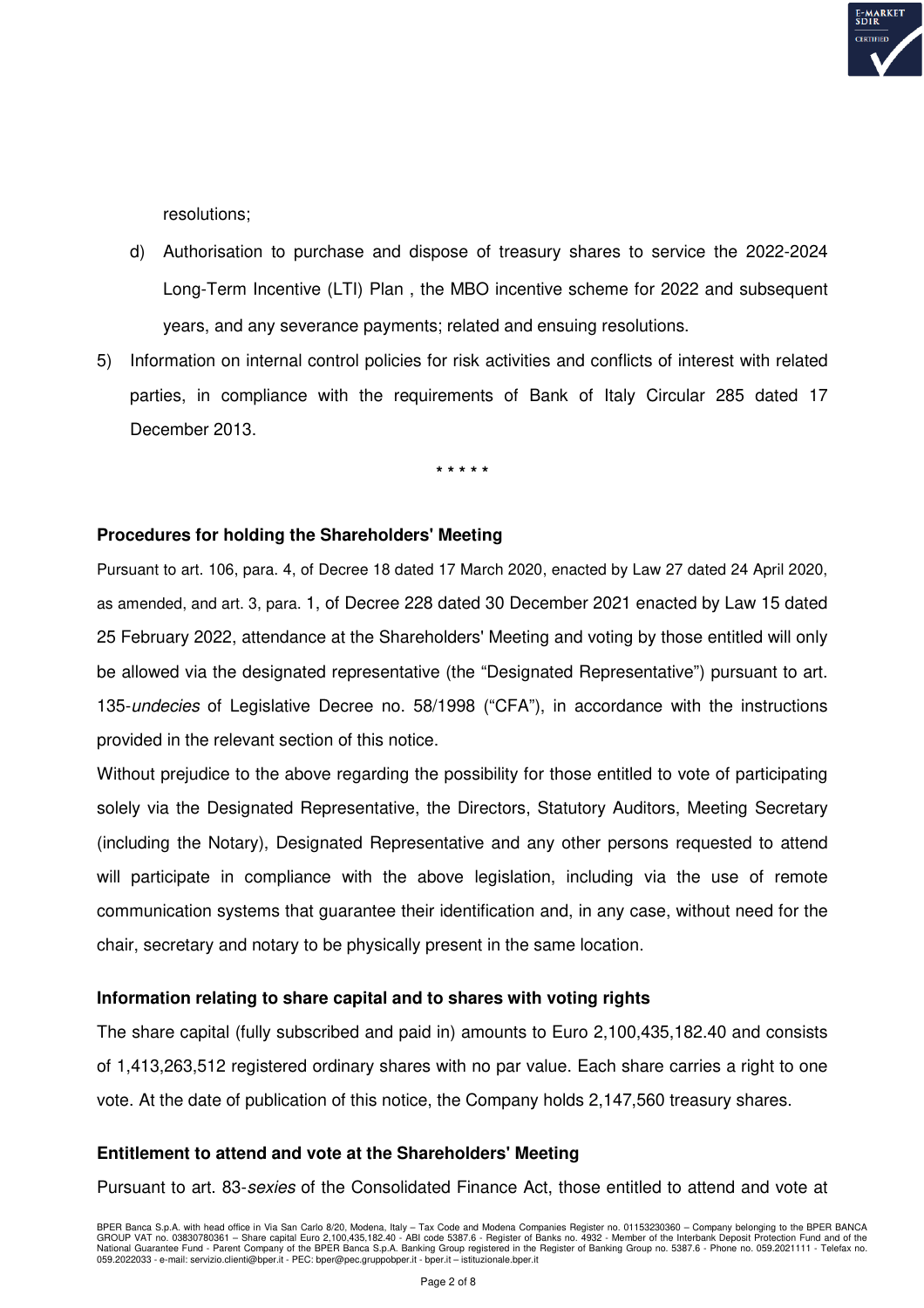

the Shareholders' Meeting, without access to the meeting rooms and exclusively through the Designated Representative, shall be persons from whom BPER Banca S.p.A. ("BPER", the "Bank" or the "Company") has received the communication from the authorised intermediary attesting their right to do so, based on the related supporting evidence, by the end of the seventh trading day prior to the date set for the Shareholders' Meeting (i.e. **by 7 April 2022, being the**  "**record date").** Credit and debit records entered on the accounts after this deadline will be disregarded for the purpose of establishing the right to attend and vote at the Shareholders' Meeting. Accordingly, those found to have become shareholders after the above date will not be entitled to attend or vote at the Shareholders' Meeting.

The above communications from the authorised intermediary must be received by the end of the third trading day prior to the Shareholders' Meeting (*i.e.* **by 13 April 2022**), without prejudice in any case to the right of those entitled to attend and vote if the communications are received after that date, as long as prior to the beginning of the Shareholders' Meeting.

There are no procedures for remote or postal voting.

## **Attendance at the Shareholders' Meeting via the Designated Representative**

Pursuant to art. 106, para. 4, of Decree 18 dated 17 March 2020 and art. 3, para. 1, of Decree 228 dated 30 December 2021, attendance at the Shareholders' Meeting by those entitled to vote is only allowed via the Designated Representative, being Computershare S.p.A., with registered office at Via Mascheroni 19, Milan, and offices at Via Nizza 262/73, Turin ("Computershare"), holding a specific written proxy granted in accordance with either: (i) art. 135-*undecies* CFA; or (ii) art. 135-*novies* CFA, according to the terms and deadlines specified below.

#### (i) Proxies pursuant to art. 135-undecies CFA

Those entitled to vote that plan to attend the Shareholders' Meeting may be represented by the Designated Representative, pursuant to art. 135-*undecies* CFA, by granting a specific written proxy containing voting instructions on all or some of the motions on the agenda. The proxy granted to Computershare, as the Designated Representative pursuant to art. 135-*undecies*  CFA, is only effective in relation to those motions for which voting instructions are given. The shares for which proxies have been granted, even if only in part, are counted for the purpose of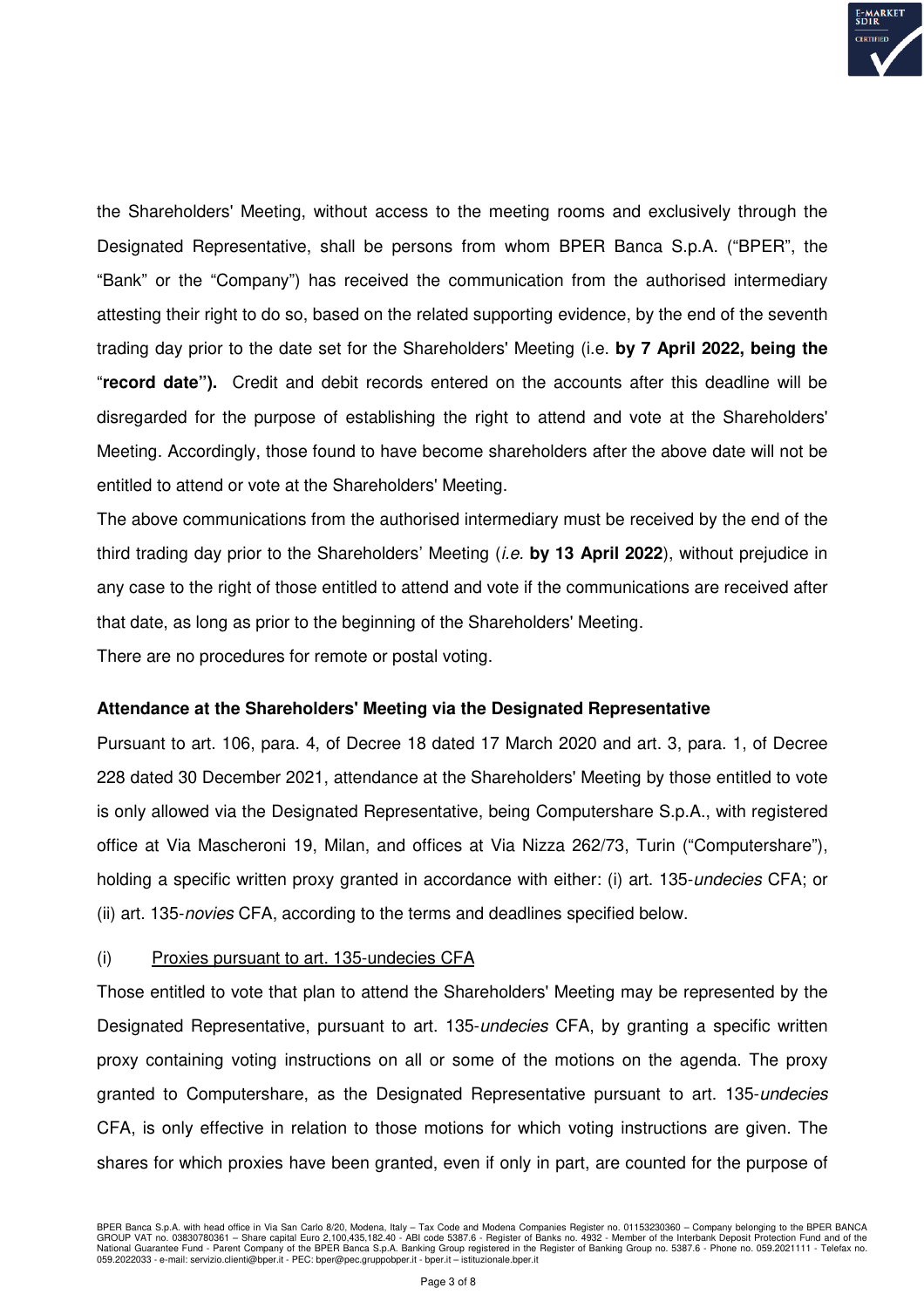

establishing the quorum for the Shareholders' Meeting. With regard to the motions for which voting instructions are not given, the shares are not considered when calculating the majority and the percentage of capital required for the adoption of resolutions.

The proxy granted to the Designated Representative, without charge (except for any costs incurred to send the proxy), must be given by the end of the second trading day prior to the date set for the Shareholders' Meeting (i.e. **by 14 April 2022**), using the specific web application accessible via the link provided in the document containing the "Instructions for granting proxies to the Designated Representative" published on the Bank's website (www.bper.it – Sito Istituzionale -> Governance > Shareholders' Meeting), or the specific printed form (entitled "Proxy for Designated Representative pursuant to art. 135-*undecies* CFA") that can also be found in the same section of the Bank's website. In both cases, the instructions accompanying the above web application or proxy form must be followed when completing the proxies and sending them (electronically or otherwise) to the Designated Representative.

A copy of an identity document must sent together with the proxy and, in the case of legal persons, documentary evidence of the relevant signatory powers must be provided.

Proxies and voting instructions can be revoked at any time, in the same manner, prior to the above deadline (14 April 2022).

#### (ii) Proxies pursuant to art. 135-*novies* CFA

Those entitled to vote that plan to attend the Shareholders' Meeting may be represented by the same Designated Representative, Computershare, by granting a written proxy or sub-proxy pursuant to art. 135-*novies* CFA, containing voting instructions on all or some of the motions on the agenda; the Designated Representative does not cast votes on those motions for which precise voting instructions have not been granted.

The proxy must be granted to the Designated Representative using the specific printed form (entitled "Ordinary proxy pursuant to art. 135-novies CFA") that can be found on the Bank's website (www.bper.it – Sito Istituzionale -> Governance > Shareholders' Meeting). The instructions accompanying the relevant proxy form must be followed when completing the proxies/sub-proxies and sending them (electronically or otherwise) to the Designated Representative. A copy of an identity document must be sent together with the proxy and, in the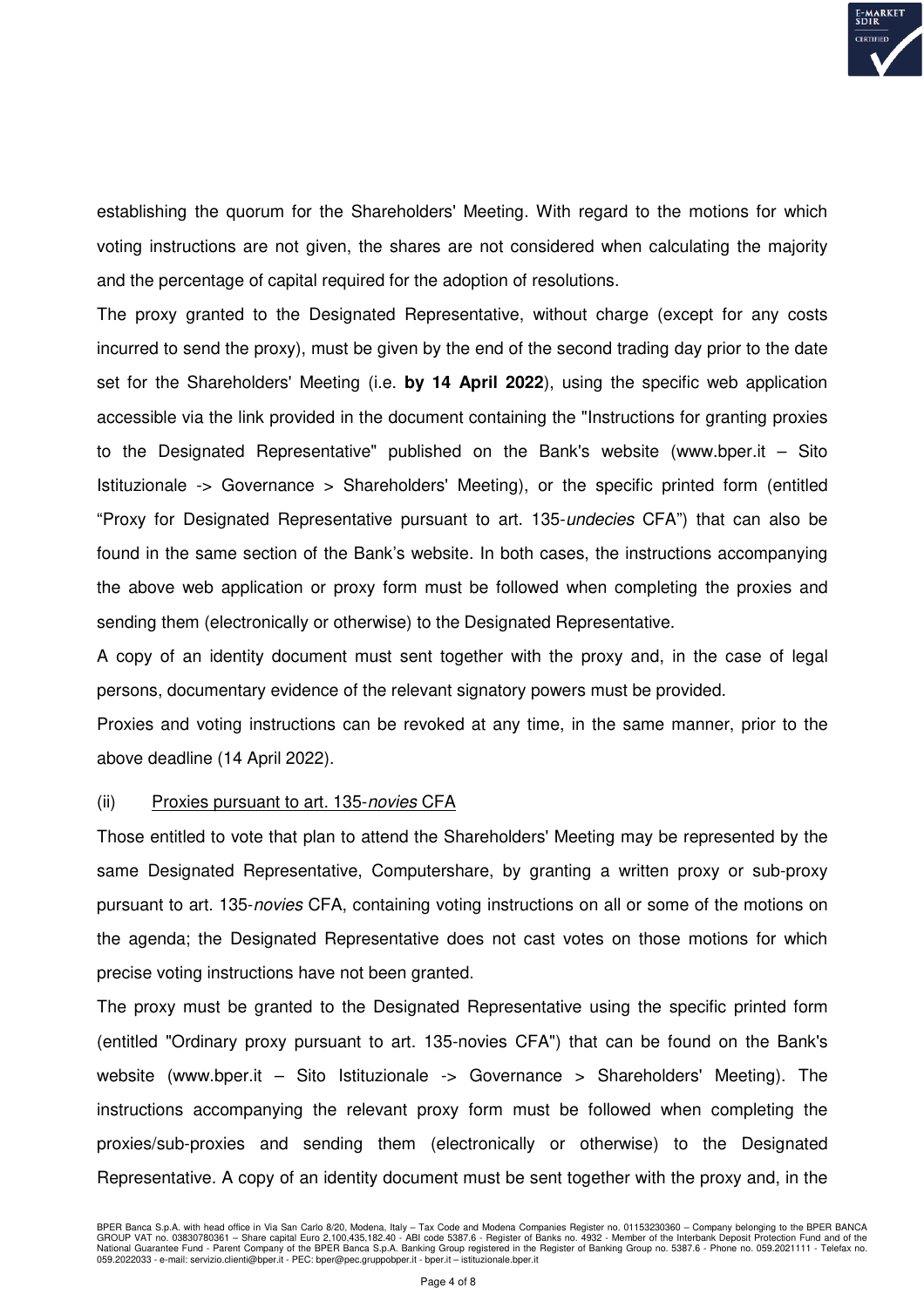

case of legal persons, documentary evidence of the relevant signatory powers must be provided. In order to allow the Designated Representative and the Company to receive and check the proxies/sub-proxies prior to the beginning of the Shareholders' Meeting, entitled parties are advised to ensure delivery of their proxies/sub-proxies **by 12:00 on 19 April 2022**.

Proxies/sub-proxies and/or the related voting instructions can be revoked at any time, in the manner envisaged for granting them, prior to the beginning of the Shareholders' Meeting.

# **Additions to the agenda and submission of proposed resolutions on matters already on the agenda by Shareholders holding at least 2.5% of the share capital**

Pursuant to art. 126-*bis*, para. 1, first sentence CFA, shareholders representing, individually or jointly, at least one fortieth of the share capital (2.5%) that have sent the Company a specific communication, via an intermediary authorised pursuant to current regulations, affirming their ownership of the required equity interest may, within ten days of publication of the Notice of Call of the Shareholders' Meeting, submit a written request to add items to the agenda, indicating in the request the additional matters proposed by them and/or presenting proposed resolutions on matters already on the agenda. Additions to the Agenda are not allowed for topics on which, by law, the Shareholders' Meeting must resolve on proposals made by the Board of Directors, or on the basis of a plan or a report prepared by the latter, other than those indicated in article 125-*ter*, para. 1 CFA.

The requests, accompanied by information on the identity of the shareholders submitting them, by an indication of their total percentage shareholding at the date of the request, by references to the communications attesting their ownership of the shares and, ideally, by a contact phone number can be submitted by e-mail to the address assembleabperbanca@pec.gruppobper.it, indicating in the subject line: "Ordinary Shareholders' Meeting April 2022 - Items to be added to the agenda".

Shareholders that ask for additions must prepare a report explaining the reason for the motions on the new items they wish to address, or the reason for the additional motions presented in relation to items already on the agenda. The report must be sent to the Company in the manner indicated above and by the same deadlines.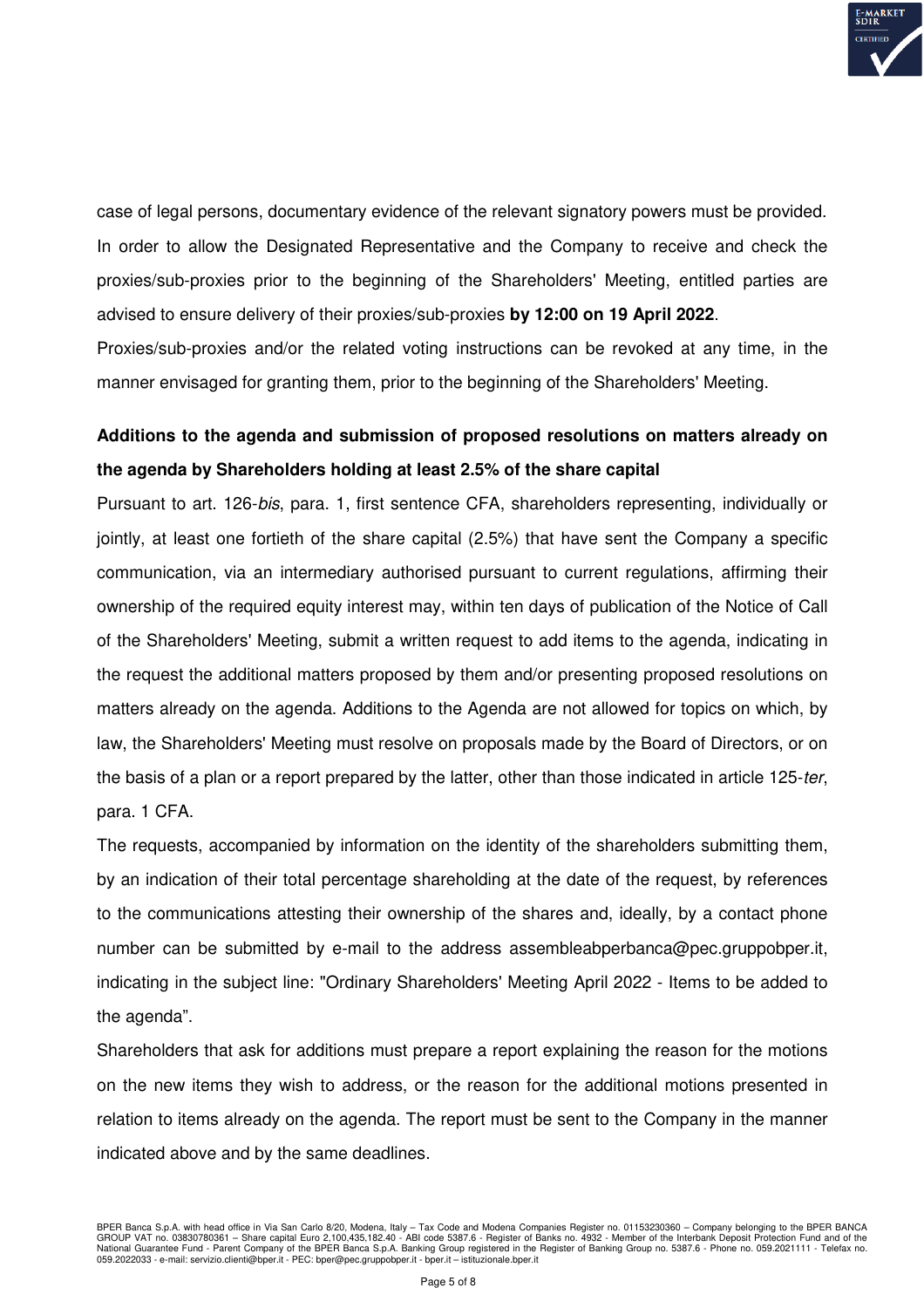

#### **Individual motions**

Given that the Shareholders' Meeting can only be attended via the Designated Representative, those entitled to vote can present individual motions on the items on the agenda, pursuant to art. 126-*bi*s, para. 1, third sentence CFA. These must be sent to the following e-mail address of the Company, assembleabperbanca@pec.gruppobper.it, **by 5 April 2022** indicating in the subject line: "Ordinary Shareholders' Meeting April 2022 - individual motions proposed".

Proposals must be worded clearly and completely and must contain the text of the resolution; motions must also be accompanied by information on the identity of the presenter and references to the communication of the authorised intermediary certifying the related legitimacy.

The Company will make valid motions available to the public on the Bank's website (www.bper.it - Sito Istituzionale > Governance > Shareholders' Meeting) by 10 April 2022.

The above deadlines have been established so that those entitled to vote can take into account any proposed resolutions submitted pursuant to the above when granting and/or revoking proxies/sub-proxies and/or the related voting instructions given to Computershare.

The Company reserves the right to check the relevance of the motions with respect to the items on the agenda, as well as their completeness, their compliance with current legislation and the legitimacy of the proposers.

## **Right to ask questions before the Shareholders' Meeting**

Those entitled to vote, that have sent the Company a specific communication, via an intermediary authorised pursuant to current regulations, can ask questions about the items on the agenda prior to the Shareholders' Meeting, pursuant to art. 127-*ter* CFA.

For this purpose, questions must be sent to the Company, by the seventh trading day prior to the date of the Shareholders' Meeting (i.e. **by 7 April 2022**), at the following e-mail address assembleabperbanca@pec.gruppobper.it, indicating in the subject line: "Ordinary Shareholders' Meeting April 2022 - questions/statements on the items on the agenda".

The ownership of voting rights may be certified even after submission of the questions, but no later than by the third day after the above record date.

Questions received by the above deadlines will be answered by the Company as soon as possible and, in any case, at least two days before the Meeting (i.e. by 18 April 2022), by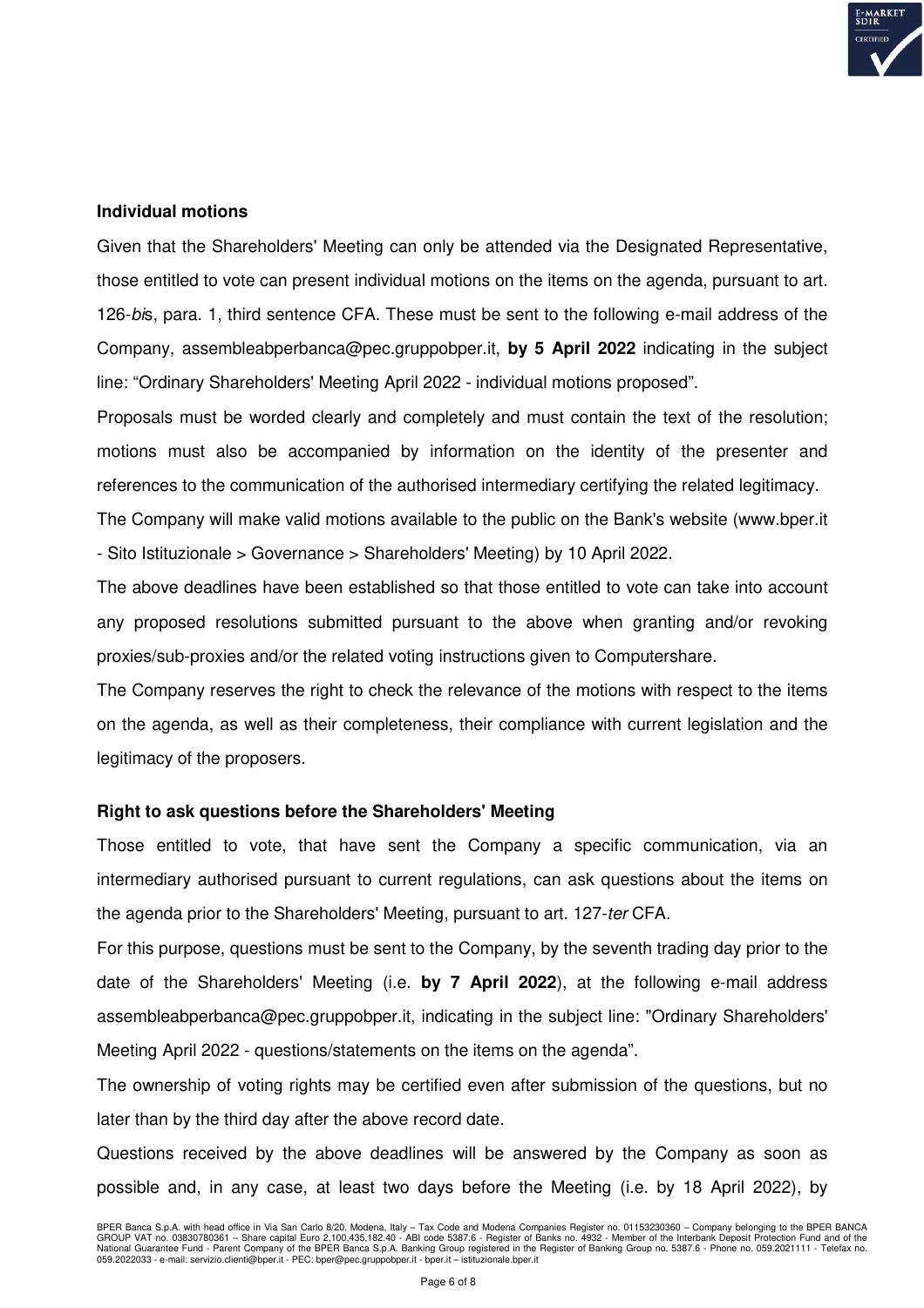

publication on the Company's website: www.bper.it - Sito Istituzionale > Governance > Shareholders' Meeting.

The Company can provide a joint answer to questions with the same content.

No answers will be given to questions raised beforehand, not even during the Meeting, when the information requested is already available in "Q&A" format in the specific section of the Company's website, or when the answer has already been published in the manner required by law.

Those entitled to vote can submit written statements on the items on the agenda to the Company, with the same methods and by the same deadline as for the submission of questions. The Company will make the statements available to the public on the Company's website (www.bper.it – Sito Istituzionale > Governance > Shareholders' Meeting) at least two days prior to the Shareholders' Meeting, and subsequently record them in the minutes of the Shareholders' Meeting.

Questions and statements can be presented together in the same document.

#### **Resolutions proposed by the Board of Directors, explanatory reports, documents**

The Meeting documentation, including the reports explaining the items on the agenda, the related proposed resolutions, the annual financial report and the consolidated non-financial statement, the report on remuneration policies and compensation paid, the documents describing the incentive plans based on financial instruments, and other documents concerning items on the agenda, will be made available by the legal and regulatory deadlines at the registered offices and on the Company's website (www.bper.it – Sito Istituzionale > Governance > Shareholders' Meeting), as well as on the "1Info" repository.

Shareholders are entitled to examine and obtain a copy of these documents at their own expense.

#### **Website and further information**

Further information about the Shareholders' Meeting, together with instructions and clarification on how to grant proxies/sub-proxies to the Designated Representative, Computershare, can be found on the BPER Banca website (www.bper.it  $-$  Sito Istituzionale  $>$  Governance  $>$ Shareholders' Meeting).